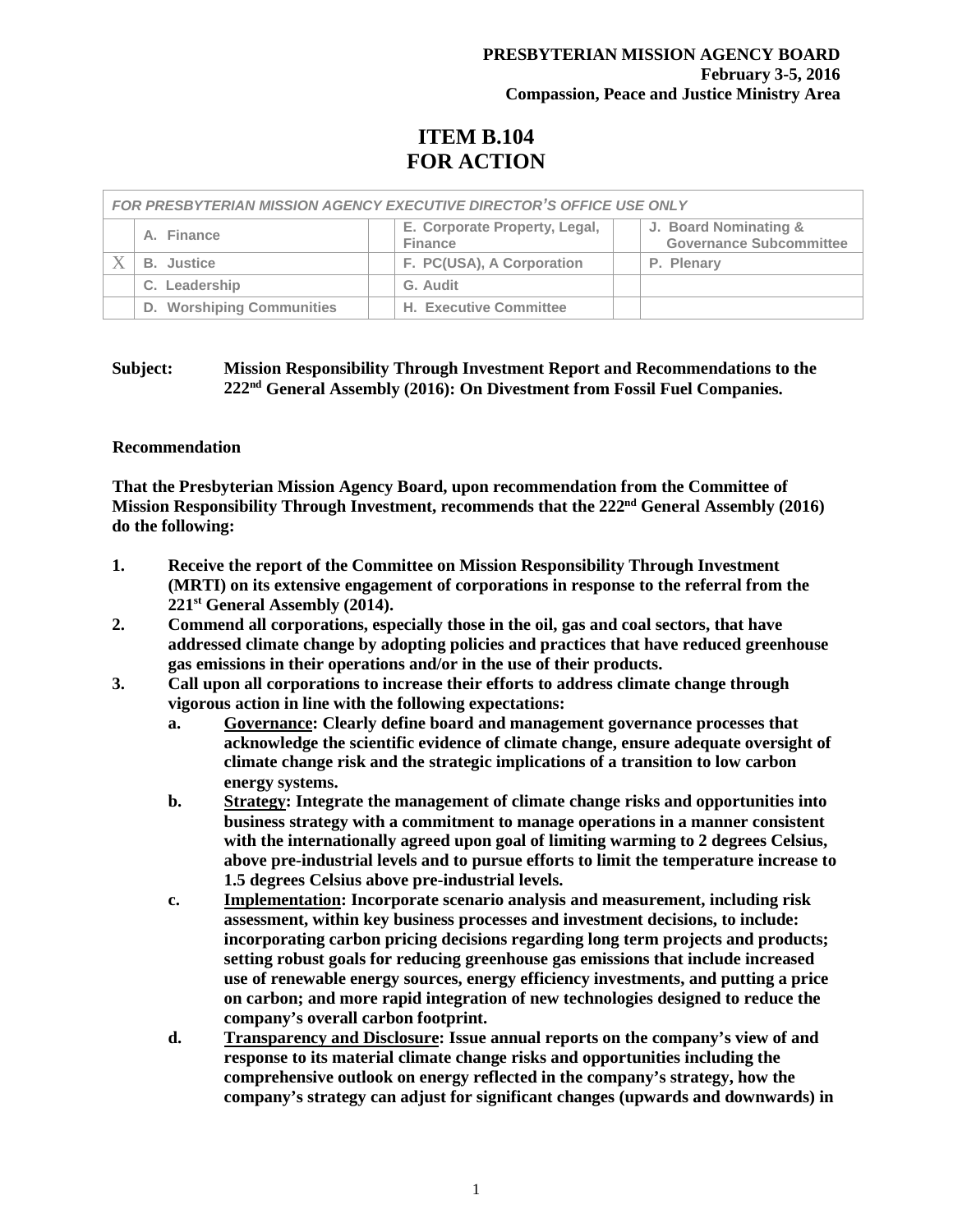**demand for oil, gas and coal, and the carbon intensity of proven and probable reserves (including breakeven oil price) categorized by nature of projects' environment (ultra-deep waters, oil sands etc.).**

- **e. Public Policy: Engage constructively with public policy makers and other stakeholders in support of cost-effective policy measures to mitigate climate change risks and support low carbon investments; ensure there is broad oversight and transparency about the company's lobbying activity and political spending, including activity by trade associations to which the company belongs, on this topic and related energy and regulatory issues; and disclose company positions on policy issues such as carbon pricing, renewable energy targets and international negotiations on climate change.**
- **4. Commend the Presbyterian Church (U.S.A.) Foundation, Inc. for providing, through its New Covenant Trust Company subsidiary, the option of fossil free managed portfolios to congregations, institutions, and individual clients desiring such a customized approach; the Board of Pensions for exploring a fossil free option for plan members participating in its voluntary retirement savings plan options; Presbyterian Investment and Loan Program for creating the "restoring creation loans" for congregations seeking to pursue reducing their carbon footprint.**
- **5. Encourage continued respectful discussion in the church and civil society on the critical issue of climate change, and how it should be addressed not only through the responsible use of investments, but also as individuals, churches, and the Presbyterian Church (U.S.A.) working together to reduce our carbon footprint.**
- **6. Direct MRTI to pursue its focused engagement process on climate change issues with all corporations, particularly with those in the oil, gas and coal sectors, and report back to the 223rd General Assembly (2018) with recommendations, including possible divestment if significant changes in governance, strategy, implementation, transparency and disclosure, and public policy are not instituted by the corporations during the engagements of MRTI and ecumenical partners.**

## *Rationale*

*2014 Referral: Item 15-01. On Divestment from Fossil Fuel Companies. Refer the Subject Matter to the Committee on Mission Responsibility Through Investment (MRTI) for Action and discernment in Accordance with Its Long-Standing and Detailed Procedures to Engage with Individual Corporations to Advance Their Actions in Support of Important Social Policy Issues—From the Presbytery of Boston*  (*Minutes*, 2014, Part I, pp. 56, 1013–21; p. 319 of the print copy).

## Background

Biblical, Theological, Ethical and Policy Background

MRTI understands that its role as a committee is guided by the Holy Spirit, which calls us into being and sustains us in relationship with one another. As Presbyterians, we understand that we operate within a polity structure that seeks mutual responsibility and accountability. We sought to be guided in our work by biblical and Reformed theological principals. As such, we understand the following:

Faithful concern for the environment is rooted in the Word of God, spoken into creation. As the creator and sustainer of all life, Reformed Christians have always affirmed God's sovereignty over the whole of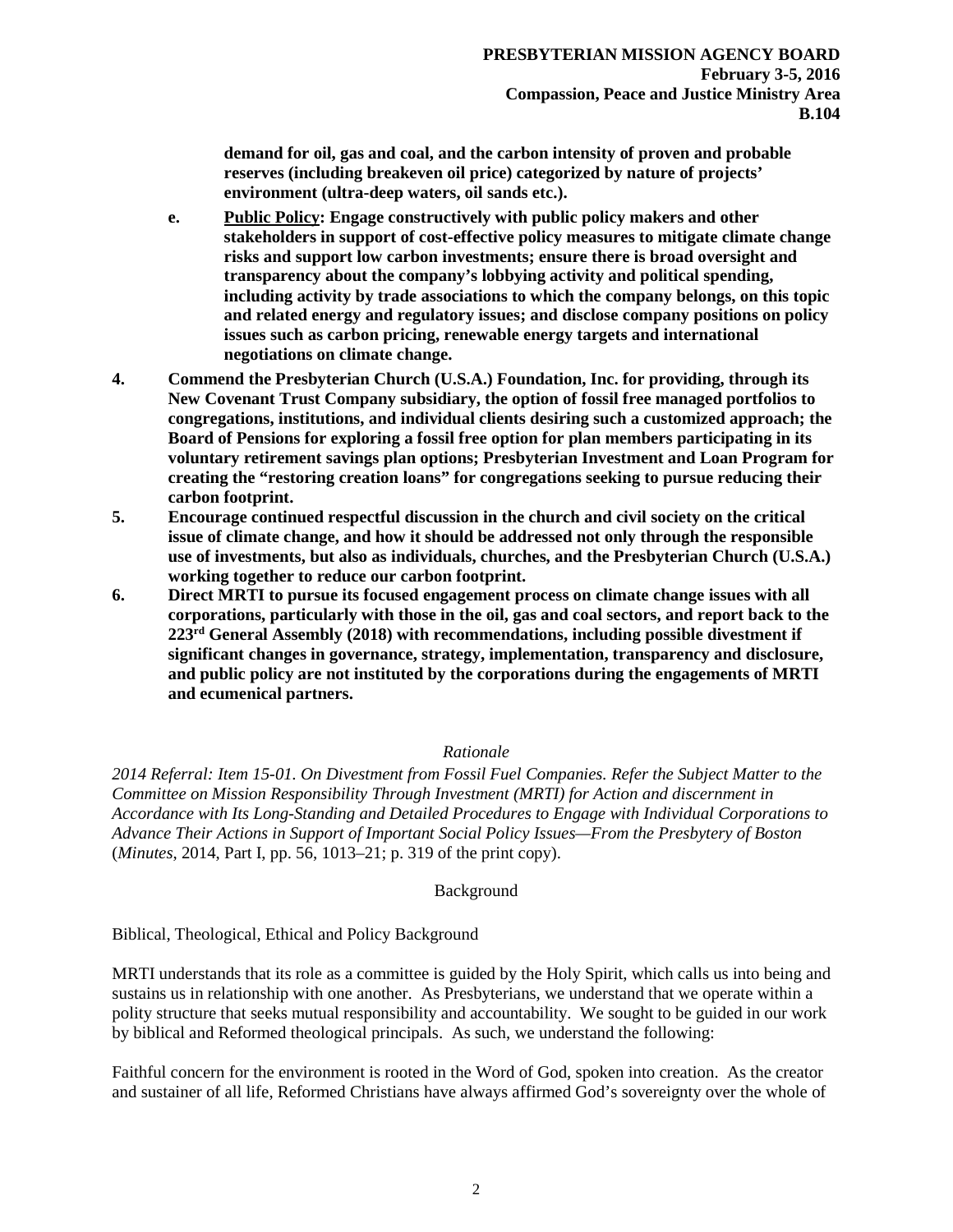creation. Even before creating humans, God created the earth, and the universe of which it is a part, and called it "very good" (Gen.1:31). Like other living creatures, humans are formed of the earth and intimately intertwined with all of God's creation (Gen. 2:7. 9, 19). Creation is God's handiwork, the earth and all that is in it, belongs to God (Psalm 24:1 and Psalm 104). As Christians who have covenanted in relationship with God, we are called by God to care and maintain the fragile order that God has entrusted us with (Gen. 2:15).

Creation cries out in this time of ecological crisis (Romans 8:18-22). The sustainability of creation, human life and well-being depend upon "the flourishing of other life and the integrity of the lifesupporting processes that God has ordained" (Restoring Creation for Ecology and Justice). When creation is violated, so too are human communities, particularly the most vulnerable in our midst. Jesus said, "Truly I tell you, just as you did it to one of the least of these who are members of my family, you did it to me" (Matthew 25:40). As members of the human family, Jesus exhorts us to show great care in the way that we treat the least, the lost, and the lonely of our world. As the church, we are called to respond to Jesus prodding through prophetic witness and action.

Thus, our vocation becomes making the vision of eco-justice—the well-being of all humankind on a thriving earth—a reality as justice and peace among human beings are inseparable from right relationships with and within the natural order.

The first two chapters of Genesis illumine the right relationship of human beings to their Creator and the Non-human creation. God put man and woman, created in God's own image, in the garden "to till it and to keep it."

"Tilling" symbolizes everything we humans do to draw sustenance from nature. "Keeping" the creation means tilling with care—maintaining the capacity of the creation to provide the sustenance for which the tilling is done. But humans have failed to till with care. The eco-justice crisis is the consequence of tilling without keeping, together with the unfair distribution of the fruits of tilling. The Creator's gifts for sustenance have not been taken carefully and shared equitably.

From this vision of earth-keeping emerge ethical norms to guide our faithful response to God's new doing. Justice is the overarching requirement and leads to four sub-norms. Sustainability—the ongoing capacity of natural and social systems to thrive together— requires human beings to practice wise, humble, responsible stewardship, after the model of servanthood that we have in Jesus. Sufficiency, a standard upholding the claim of all to have enough— is to be met through equitable sharing and organized efforts to achieve that end. Participation requires the inclusion of all members of the human family in obtaining and enjoying the Creator's gifts for sustenance. Community in our time requires the nurture of solidarity, leading to steadfastness in standing with companions, victims, and allies, and to the realization of the church's potential as a community of support for adventurous faithfulness.

# **Referral Assignment from the 221st General Assembly (2014)**

The General Assembly's action read as follows: "Request the 221st General Assembly (2014) to refer the subject matter of this overture to the Committee on Mission Responsibility Through Investment (MRTI) for action and discernment in accordance with its long-standing and detailed procedures to engage with individual corporations to advance their actions in support of important social policy issues. MRTI is asked to make a report to 222nd General Assembly (2016). The Assembly Committee on Immigration and Environmental Issues (15) is deeply concerned about both the need for action and the need to remain in dialogue with companies that are in the fossil fuel industry."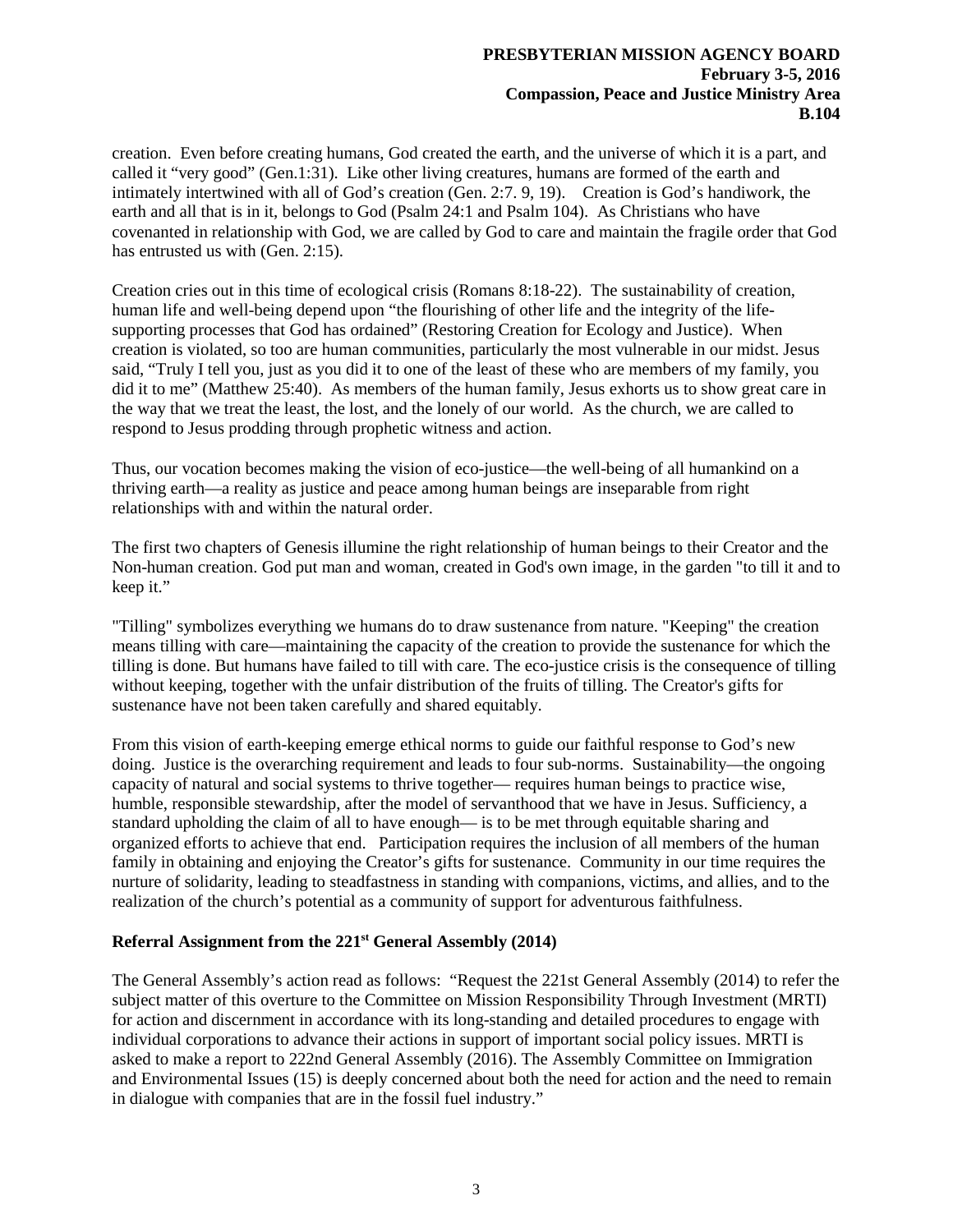The original overture referred to MRTI called for the General Assembly to:

- 1. Express its profound concern about the destructive effects of climate change on all God's creation. Climate change has had a disproportionate impact on those living in poverty and in the least developed countries, the elderly and children, and those least responsible for the emissions of greenhouse gases. The 221st General Assembly (2014) thus recognizes the moral mandate for humanity to shift to a sustainable energy plan in a way that is both just and compassionate. This mandate propels us to action as a denomination: to divest from the fossil fuel industry even as we reduce our use of fossil fuels and shrink our carbon footprint.
- 2. Call upon the Board of Pensions and the Presbyterian Church (U.S.A.) Foundation to
	- a. immediately stop any new investment in fossil fuel companies and instruct asset managers in their work for the denomination to do the same;
	- b. ensure that within five years none of its directly held or commingled assets includes holdings of either equities or corporate bonds in fossil fuel companies as determined by the Carbon Tracker list; and
	- c. incorporate, into already existing financial reports, regular updates detailing progress made towards full divestment. These reports will be made available to the public.
- 3. Call upon the Stated Clerk of the PC(USA) to inform those fossil fuel companies of the passage and implementation of this resolution.

The Carbon Tracker list identified the top 200 fossil fuel companies (oil, gas and coal).

## **Summary of Climate Change Science and Implications for Carbon Use**

Soon after the 2014 General Assembly, the Intergovernmental Panel on Climate Change (IPCC) finalized its Fifth Assessment Synthesis Report (AR5) providing an integrated view of climate change. The report confirms that "Human influence on the climate system is clear, and recent anthropogenic emissions of greenhouse gases are the highest in history." It states that "It is *extremely likely* that more than half of the observed increase in global average temperature from 1950 to 2010 was caused by the anthropogenic increase in GHG concentrations and other anthropogenic forcings together." The report describes the impacts from different scenarios of emissions levels including the scenario needed to meet the goal of limiting the increase of global average surface temperature to 2 degrees Celsius. Increases beyond 2 degrees Celsius carry high to very high risk of "severe, widespread and irreversible impacts" from climate change globally by 2100. These disruptions include sea level rise, drought, heat waves, changes in rain patterns and storm intensity, increased vector borne diseases, among others. All this disproportionally affects the vulnerable populations who have contributed little to the problem, but will suffer the most, and the natural world for which we are responsible. However, in order to keep warming below 2 degrees Celsius, over the  $21<sup>st</sup>$  century relative to pre-industrial levels, will require "40 to 70% global anthropogenic GHG emissions reductions by 2050 compared to 2010, and emissions levels near zero or below in 2100."

The challenge is that GHG emissions continue to rise. This presents serious difficulty in meeting the 2 degree Celsius goal. In its *World Energy Outlook 2012*, the International Energy Agency (IEA) noted that "almost four-fifths of the CO2 emissions allowable by 2035 are locked in by existing power plants,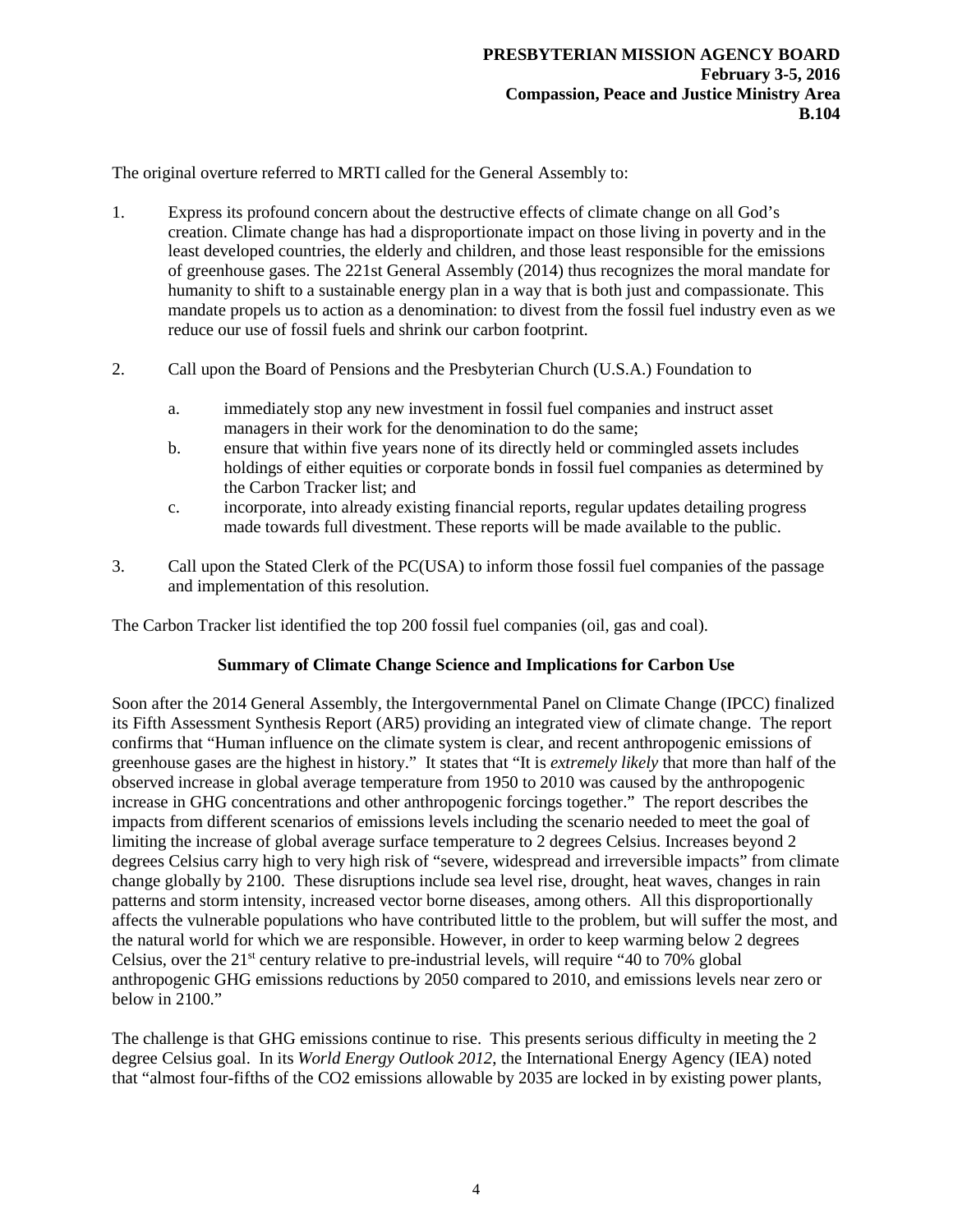factories, buildings, etc. If action to reduce CO2 emissions is not taken before 2017, all the allowable CO2 emissions would be locked in by energy infrastructure existing at that time."

In fact, the IEA found that "No more than one-third of the proven reserves of fossil fuels can be consumed prior to 2050 if the world is to achieve the 2 degree C goal unless carbon capture and storage (CCS) technology is widely deployed." Unfortunately, the pace of CCS deployment remains "highly uncertain." This is the source of the carbon budget concept that undergirds the need to reduce emissions.

Given the probable inability of the climate system to absorb safely the carbon emissions from more than one-third of the proven reserves, Carbon Tracker Initiative (CTI) analyzed the impact upon fossil fuel companies if production restraints occur. CTI's contention is that fossil fuel companies run serious risk of having some current assets "stranded," particularly if they continue to explore for and develop additional reserves. Some in the industry dispute the concept of stranded assets.

The initial look into the 200 largest coal, oil and gas companies that consolidated the research about the magnitude of their proven reserves led to the call for divestment. It aggregated the proven reserves to address the macro-issue of bringing overall emissions down to the safe limit, but did not address all the questions posed by those seeking comprehensive strategies to effect the necessary changes. All reserves were treated equally while science shows that some result in releasing more carbon into the atmosphere than others. Examples would be coal and tar sands as compared with natural gas. The research showed that a very high percentage of the proven reserves are controlled by state-owned companies over which investors have very little influence. However, the fossil fuel divestment movement can be credited with building public awareness of the magnitude of the challenge in transitioning to lower-carbon fuels and eventually to renewable energy sources.

## **Presbyterian Church (U.S.A.) History of Climate Change Work**

MRTI's work on climate change has been integrated into the broader work of the church. The Presbyterian Church (U.S.A.) has been an integral part of the World Council of Churches involvement in the climate change process since the Earth Summit in 1992 where the United Nations Framework Convention on Climate Change (UNFCCC) was adopted, and includes participation in all but one of the annual negotiations on implementation of the Framework Convention (known as the Conference of the Parties or COP for short). Particular attention has been paid to engaging business coalitions active at the COP's.

In addition, the church has been involved in domestic public policy advocacy in support of ratification of the Kyoto Protocol as called for by four different General Assemblies, encouraging investment in renewable energy and energy efficiency standards, funding for research and funding for adaptation measures by developing countries. This advocacy included educational conferences in several states, national training meetings, organized visits to Congressional offices, and petition drives.

Theological and Biblical study materials were developed for congregations along with guidebooks on how to make congregations more energy efficient or powered by renewable energy. Carbon offsets were purchased for meetings of the General Assembly.

#### **History of Corporate Engagement on Climate Change by PCUSA and Partners**

From 1990 to 2014, MRTI and other faith-based investors engaged numerous companies on environmental issues. In the beginning, most companies did not have a policy on environmental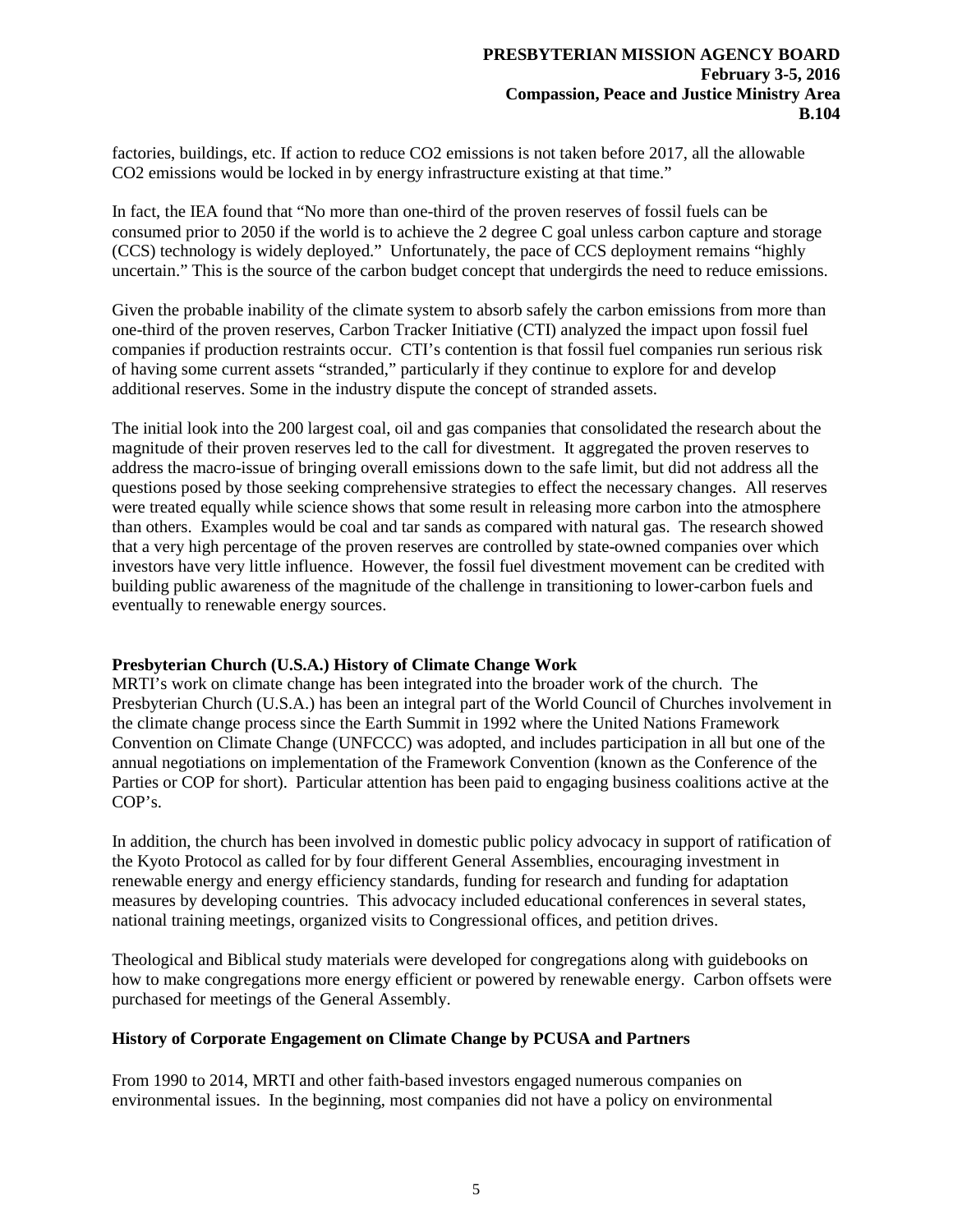responsibility, and did not publish information on their environmental performance. Consequently, engagement focused on comprehensive policy development and reporting.

In 1989 in response to the Exxon Valdez oil spill, several socially responsible investors formed Ceres, a coalition dedicated to promoting a comprehensive set of environmental principles for corporations. The principles sought a commitment to continuous improvement on environmental performance, and consistent, comprehensive reporting. MRTI was involved since the early days seeking corporate adoption of the principles.

Meetings were held with numerous companies. MRTI held dialogues and filed shareholder resolutions with a number of these companies including Phillips Petroleum, Tosco and Burlington Resources (all now part of ConocoPhillips), Occidental Petroleum, Union Pacific, Cinergy (now part of Duke Energy), First Energy, Southern Company, Intel Corporation, Advanced Micro Devices, Dow Chemical, Texaco (now part of Chevron), Nucor, Norfolk Southern, CSX, Southern Company, and Chevron. In the case of Chevron and Tosco, MRTI supported community organizations concerned about air emissions from refineries in the San Francisco Bay Area.

As the Ceres program progressed, MRTI participated in stakeholder teams meeting with companies seeking advice on improving their environmental performance. These companies included American Electric Power, Sun Microsystems, Brown-Forman, Duke Energy, Timberland, and Con Edison.

Notable achievements included Advanced Micro Devices issuing its first environmental report (Advanced Micro Devices is now a member of the Ceres company coalition), air emissions reports issued by First Energy and Cinergy (Cinergy also devoted its 2003 Annual Report to a significant discussion of climate change), and significantly reduced emissions by Sun Microsystems, Intel and Timberland.

## **2013 to Present**

In September 2013, an international group of 75 institutional investors, including the Presbyterian Church (U.S.A.), with \$3.5 trillion in assets wrote to the world's 45 largest companies in the oil and gas, coal and electric power sectors, raising these issues, and asking them to assess their exposure to carbon asset risk. The investors asked that they assess both the risks to their undeveloped fossil fuel reserves due to lower fossil fuel demand as the world transitions to a low-carbon energy system—as well as risks to their operations from climate change impacts.

Supported by Ceres and Carbon Tracker Initiative, this coordinated investor engagement with oil and gas, coal and electric power companies, called the *Carbon Asset Risk Initiative*, included participants from the Investor Network on Climate Risk (INCR) in North America, the UK-Europe Institutional Investor Group on Climate Change (IIGCC) and the Australia-New Zealand Investor Group on Climate Change (IGCC). Since then, the Asia Investor Group on Climate Change (AIGCC) has been formed to join in collaborative endeavors.

The letters produced several substantive disclosures including: BHP Billiton , an extractives firm, said it accepts the IPCC's science assessment, and that warming must be limited to the lower end of IPCC's scenarios; Eni, an energy firm, said its portfolio had an average breakeven oil price of \$45 to \$55 that would be resilient even under a 2 degree warming scenario; FirstEnergy, an U.S. utility, indicated that it intends to achieve emissions reductions consistent with the U.S. government's goals; Royal Dutch Shell uses an oil price range of \$70 to \$110 and a carbon price of \$40 per ton for planning; Statoil, an energy firm, has admitted to its investors that its oil sands assets are economically marginal; and Vale, and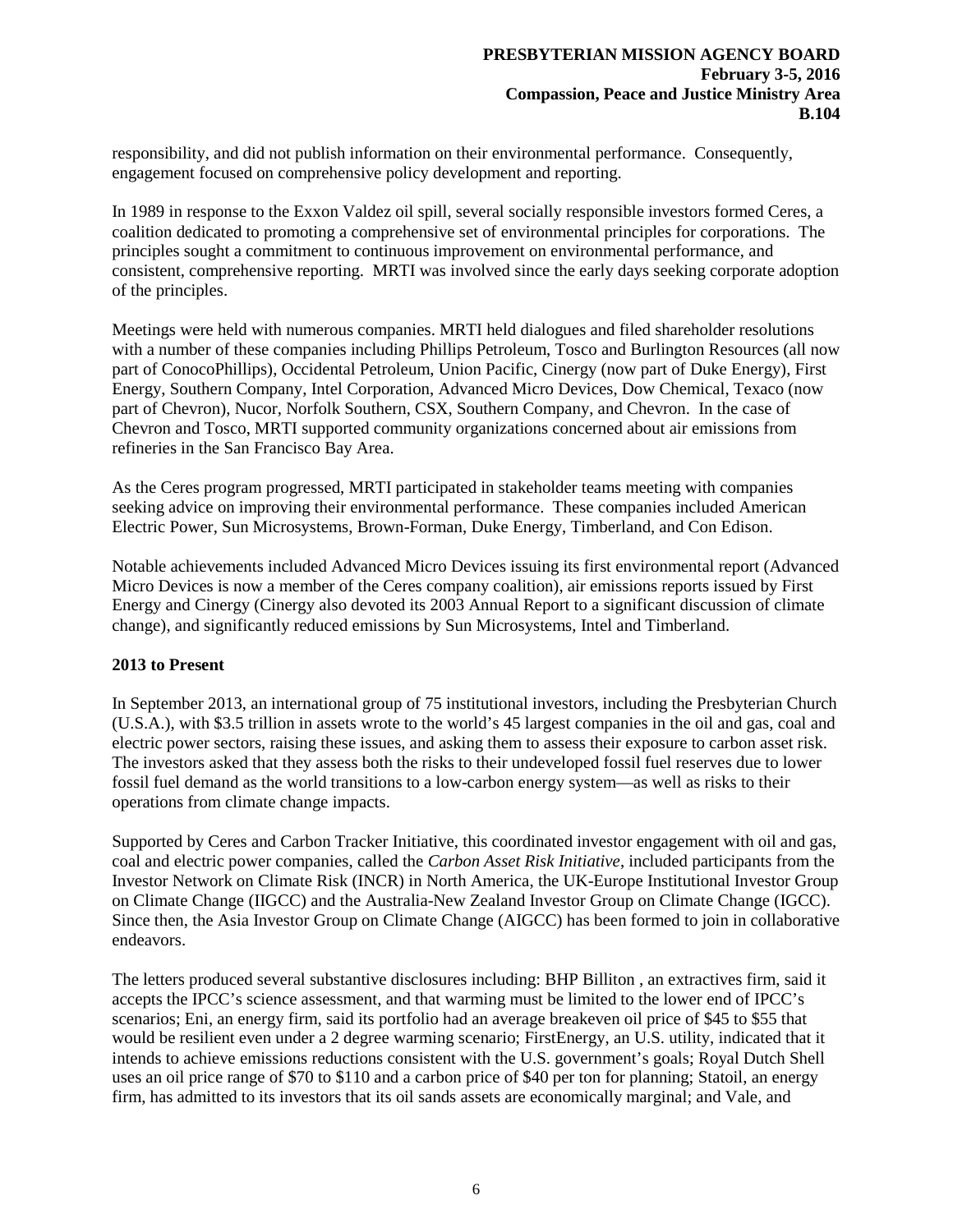extractives firm, discussed its prioritization of investments in metallurgical coal and divestment of its thermal coal assets.

In 2014 and 2015, the number of engagements with companies on climate change issues increased sharply with 68 shareholder resolutions filed in 2015 addressing greenhouse gas reduction goals, carbon asset risk, hydraulic fracturing (fracking), and sustainability reporting. MRTI participated in dialogues, filed and co-filed shareholder resolutions. Companies included ExxonMobil, Chevron, Marathon Oil, Marathon Petroleum, Noble Energy, ConocoPhillips, Phillips 66, Ultra Petroleum and Hess Corporation.

These engagements have taken place within a context of evidence that an energy transition towards lower carbon energy sources is occurring. This shift is characterized by major macroeconomic and technological trends, is partly driven by the policy implications of the goal to keep the global temperature below 2 degrees Celsius, and presents material risks and opportunities for all companies, and particularly for the fossil fuel energy sector.

## **Other Strategic Initiatives on Climate Change by PCUSA and Partners**

In addition to continued engagement and possible divestment of some or all fossil fuel companies, MRTI has informed itself about a range of strategic responses, which include, but not limited to the following:

- A. Increased engagement with non-fossil fuel companies lacking a policy on energy efficiency and/or use of renewables with time-bound targets to reduce demand for energy from fossil fuel companies. Ceres research in 2014, that has guided the work of MRTI and its ecumenical partners, indicates significant potential for this effort as 212 of the 613 largest companies fall into this category. 3M and Home Depot made major commitments in 2014. Apple, PepsiCo, Coca-Cola, Best Buy, Ikea, and Hershey's among others added significant commitments in 2015.
- B. Addressing carbon risk from fossil fuel investments.
	- a) Assess carbon footprint of the portfolio for current and embedded emissions (Montreal Pledge). After substantial engagement by MRTI and its partners, ConocoPhillips announced a goal for reducing its greenhouse gas emissions in 2014.
	- b) Assess stranded asset and high carbon emissions risks.
	- c) Selective divestment of highest carbon, highest risk companies (e.g., thermal coal and tar sands) as done by Stanford University, Church of England and United Methodist General Board of Pensions and Health Benefits.
- C. Reducing portfolio carbon footprint through investment.
	- a) Create or utilize passive strategies alternatives for fossil fuel free or low carbon investments as done by United Church Funds and the Presbyterian Church U.S.A. Foundation.
	- b) Utilize active portfolio strategies by using best in class Environment, Sustainability and Governance (ESG) criteria or policies on climate change and carbon reduction for stock selection and/or weighting.
	- c) Explore joining the "Portfolio Decarbonization Coalition."
- D. Investing in solutions to climate change. The Presbyterian Foundation has allocated at least 1% of the Presbyterian Endowment Fund for investments that target climate change solutions.
	- a) Clean energy/clean tech equities funds or indexes.
	- b) Fixed income investments in "Green" bonds.
	- c) "Green" real estate investments such as done by Prudential Financial.
	- d) Renewable energy funds.
	- e) Clean tech venture capital or private equity funds.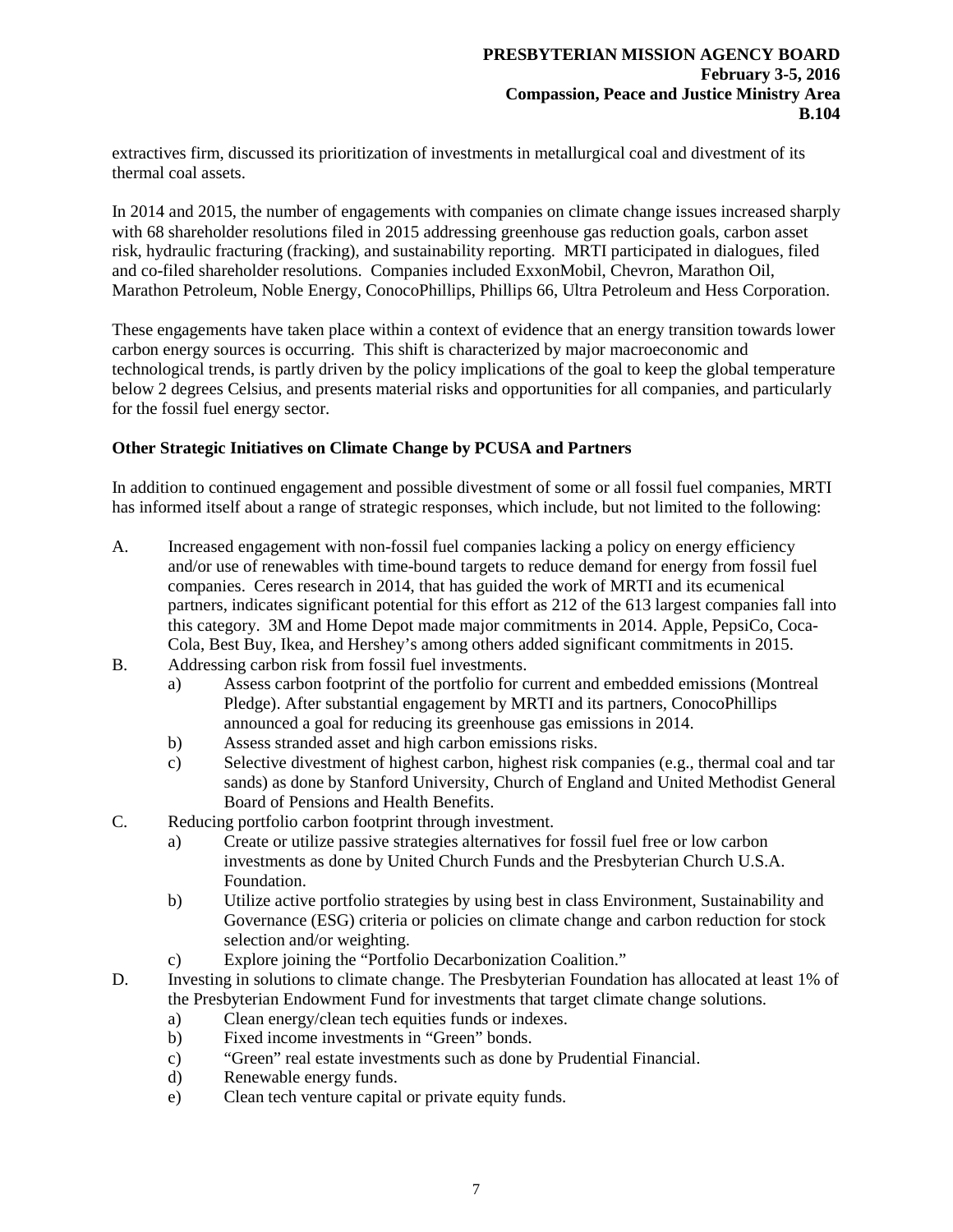- f) Sustainable forestry and agriculture.
- E. Engaging with service providers on climate change.
	- a) Ask investment managers and consultants for advice on carbon risk, low carbon investment opportunities.
	- b) Include climate and Environment, Sustainability and Governance (ESG) criteria in asset manager procurement and review process. Both the Board of Pensions and the Presbyterian Church (U.S.A.) Foundation communicate regularly with their investment managers on ESG issues.
	- c) Consider longer term mandates with climate and clean energy criteria.
- F. Engaging in policy advocacy.
	- a) Participate in investor sign on letters on climate and clean energy with Investor Network on Climate Risk (INCR) and the Interfaith Center on Corporate Responsibility (ICCR). MRTI has joined with other investors in public appeals on international policies, increased investment in renewable energy sources, and seeking proxy vote support for shareholder resolutions.
	- b) Engage in direct communications with members of Congress, state legislatures, state public utility commissions, etc. For example, MRTI has joined in letters to government officials urging the Securities and Exchange Commission to require annual corporate disclosure on climate change risk, supporting energy policy legislation, and fuel economy standards. MRTI has also participated in INCR Lobby Days in Congress on energy policy including seeking equitable treatment of renewable energy projects.
	- c) Urge portfolio companies to stop anti-climate lobbying, and to support responsible climate and clean energy policy. MRTI has joined other investors to engage companies belonging to the Western States Petroleum Association, including organizing a dialogue with Phillips 66, on California's clean energy policies.
	- d) Organize and team with other faith-based investors on climate policy. The Presbyterian Church (U.S.A.), including MRTI staff, participated in the United Nations Climate Change Negotiations (COP21) in December 2015 where faith-based investors and public pension plans were prominent in advocating for a strong agreement.
- G. Disclosure and communication on climate strategies.
	- a) Disclose carbon footprint of portfolio, low carbon investments (Registry of Low Carbon Investments).
	- b) Respond to Asset Owner Disclosure Project survey
	- c) Publicly communicate to peers and market the Presbyterian Church (U.S.A.)'s climate and clean energy investment strategies.

# **Review of General Assembly Criteria for Use of Divestment as an Ethical Strategy**

The 1984 General Assembly adopted a policy entitled "The Use of Divestment as an Ethical Strategy" *Minutes*, the 196<sup>th</sup> General Assembly (1984), The United Presbyterian Church, pp. 193-207]. It included seven criteria suggested as a guide for making recommendations concerning divestment, and to serve as an aid to trustees of related institutions and organizations throughout the church. MRTI's work on the referral has been guided by this policy, and a review of the criteria below is appropriate.

1. The issue on which divestment is proposed should be one reflecting central aspects of the faith.

MRTI believes faithful caring for God's creation is an essential element of our Christian vocation, and the current and future threat of climate change to God's creation is well established.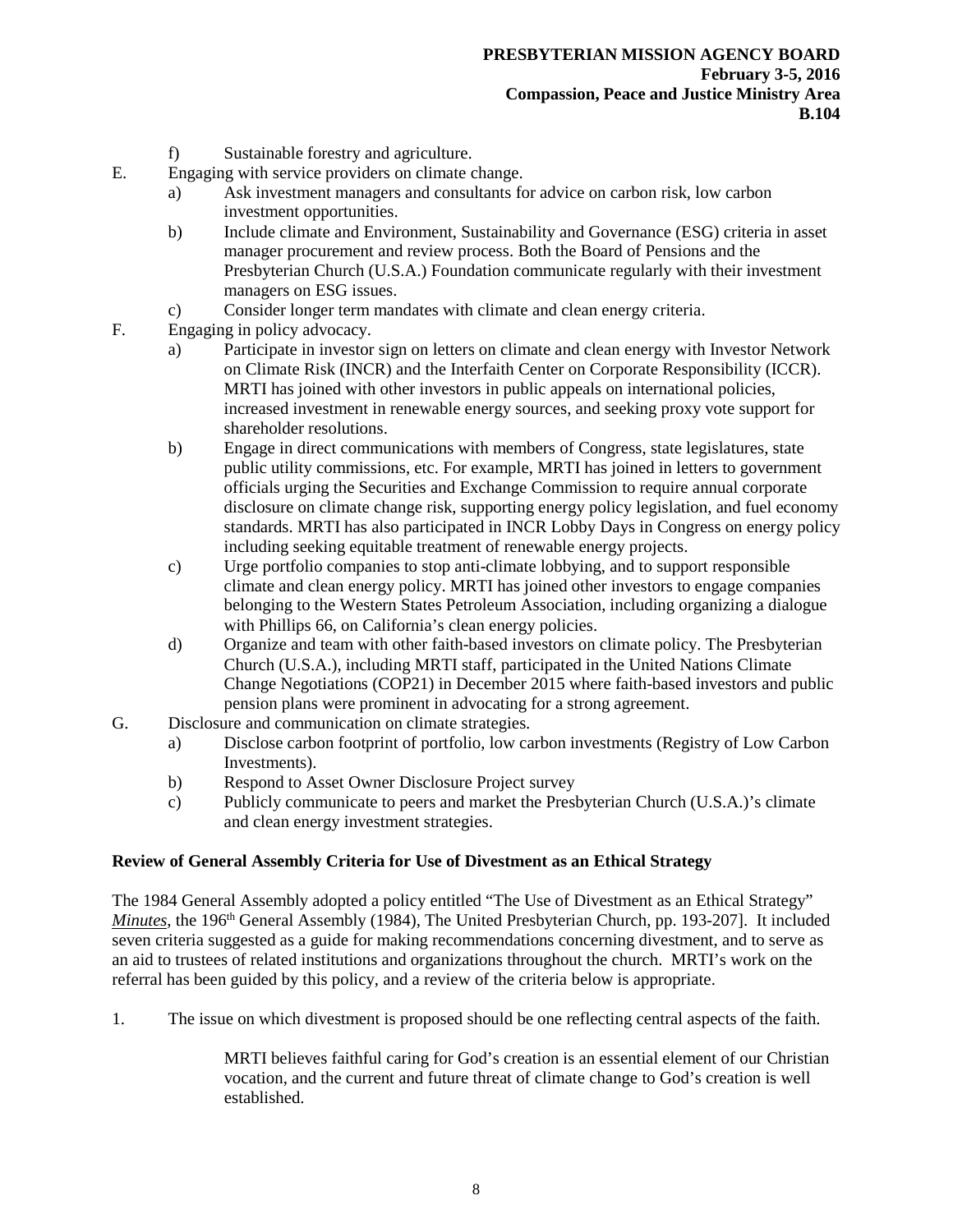2. The issue on which divestment is proposed should be one that the church has addressed by a variety of educational and action efforts, such as: correspondence with companies, discussion with company managers and directors, statements, questions, and shareholder resolutions at stockholder meetings, and legal action against companies.

> As summarized in the report, MRTI and its ecumenical partners for decades have engaged many corporations regarding environmental responsibility, particularly involving climate change. This engagement has produced positive changes in corporate policies and practices, and current engagements are moving to forward in numerous instances. Obviously, the faith-based investor community acknowledges that much more remains to be done.

3. The analysis supporting the proposed action: a. should be clearly grounded in the church's confession and unambiguously present in the social policy of the General Assembly; b. should clearly define the behavior and stance of the corporate entities whose policies or practices are at issue; and c. should state the ends sought through divestment.

> MRTI's work since the 2014 General Assembly has been focused on several key components of a robust response to climate change: governance, strategy, implementation, transparency and disclosure, and public policy. Additional detail is set out in the recommendations, and would provide benchmarks for how and whether or not a corporation is contributing to positive solutions to the climate change challenge. MRTI believes its work will be strengthened by the General Assembly's affirmation of these criteria.

4. The decision should be taken after consultation with the ecumenical community, whenever possible. The implementation of a divestment action should ordinarily be in solidarity with other Christian bodies.

> MRTI works with many partners both within and outside of the faith community. Engagements are frequently carried out in partnership. Some partners have adopted positions on divestment of fossil fuel companies, and some of them have actually sold stock in some companies. Other partners have not. All are committed, however, to working on the issue.

5. Efforts should be made to examine the probable effects and consequences of the action with affected communities, particularly Presbyterians.

> Recognizing the differing views expressed at the General Assembly and in subsequent communications, MRTI held its fall 2014 meeting in Boston in order to meet with Presbyterians and members of other churches who support divestment from fossil fuel companies. The Presbytery of Boston was the first to adopt the original overture. In addition, MRTI members and staff attended a symposium sponsored by the Synod of the Sun held in Houston entitled "Addressing Climate Change: Faithful Alternatives to Fossil Fuel Divestment." MRTI has also been in communication with other Presbyterians regarding this issue.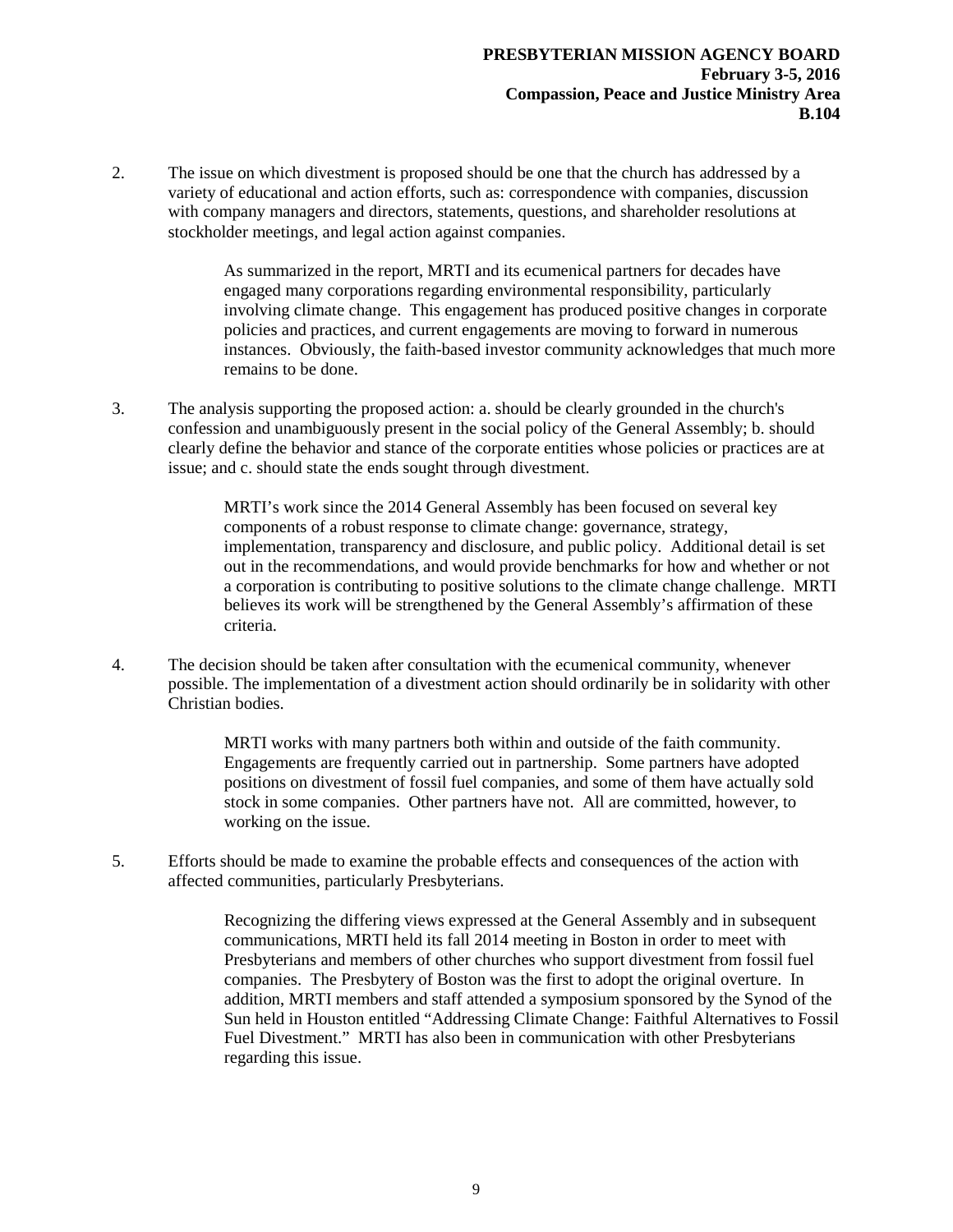Clearly, while the issue of global climate change and fossil fuel divestment finds church members and others holding differing views, well-meaning and faithful Christians share a calling to be good stewards of God's Creation, one of our core of beliefs. The fossil fuel debate is being had because we all take the call to stewardship seriously. The divestment from energy companies discussion is being had by brothers and sisters in Christ who sincerely care about our world. We all agree that we must do something. The disagreement comes around this question: What is the most effective way to witness and accomplish change to the threat posed by climate change and our dependence on fossil fuels?

It is also apparent that church members and others recognize the magnitude of the challenge ahead, and how pervasive fossil fuels are in our society. We all use them. They power our cars, provide electricity, heat and air condition our homes, are used to make medicine, cosmetics, plastic water bottles, televisions, tires, and even the toothpaste you use to clean our teeth. Yet, most acknowledge that action is required, even as we disagree on what the most appropriate action is.

So while people are discussing divestment and engagement as strategies, it has to be noted that solutions cannot be focused solely on those involving investments. Transitions to a low carbon economy will require changes throughout society. These changes will include reductions in demand as well as supply, development of reasonable alternatives, disincentives for fossil fuel use including putting a price on carbon, deforestation issues, and the technology of carbon capture and storage. We cannot discuss investment options without simultaneously calling for broader changes and admitting our own responsibilities.

6. The proposed action should be sufficiently precise that the effect of its application can be evaluated.

This is why MRTI has proposed focused criteria for General Assembly affirmation.

7. Any proposed divestment action should include provision for: a. informing appropriate church constituencies; b. giving appropriate public visibility to the action; c. engaging other governing bodies and members in advocacy for the ends that prompt the divestment; d. giving pastoral care to those directly affected.

> Since there is no divestment recommendation being brought to this General Assembly, no such provision has been made.

In sum, since the last General Assembly, MRTI has worked diligently on the referral through increased corporate engagements reflected in the committee's work plan, meeting with Presbyterians who hold a variety of views on the issues, and increased allocation of committee and staff time to the subject. MRTI is committed to continue this focus through the next General Assembly.

Note: The Biblical, Theological, Ethical and Policy Background section draws upon General Assembly policies such as "Restoring Creation for Ecology and Justice" [*Minutes*, 202nd General Assembly (1990), Presbyterian Church (U.S.A.), Part I, pp. 646-690.] and "The Power to Change: U.S. Energy Policy and Global Warming" [*Minutes*, 218<sup>th</sup> General Assembly (2008), Presbyterian Church (U.S.A.), Part I, pp. 934-958.] and interpretative materials such as *Keeping and Healing the Creation* by Rev. William Gibson